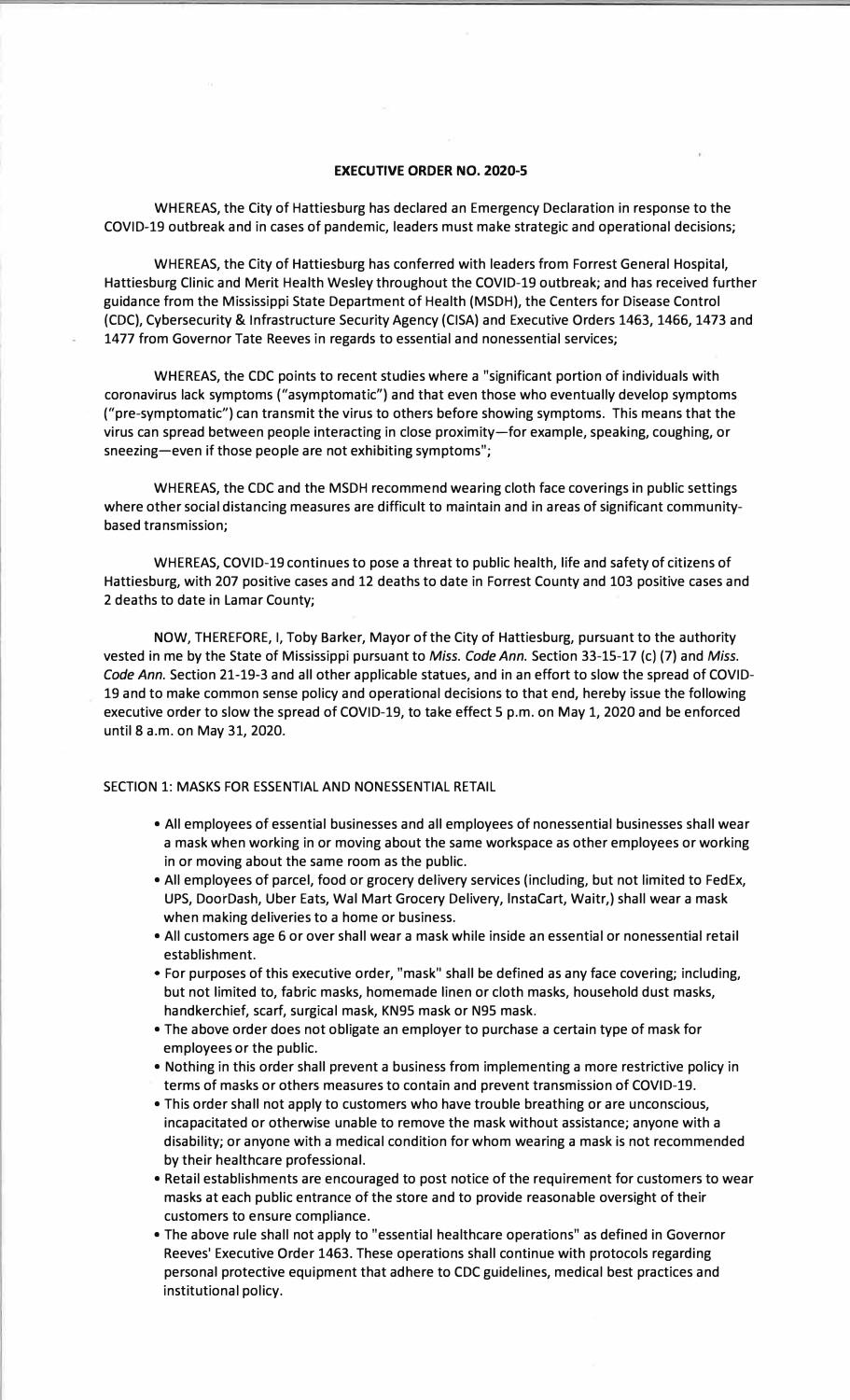## SECTION 2: NONESSENTIAL RETAIL

- Nonessential retail stores (i.e. electronics stores, clothing stores, tobacco stores, florists, furniture stores, bookstores, jewelry stores) shall implement systems to limit access to a certain number of customers at one time in the store. This limit shall correspond to the square footage in their sales area.
- $\approx$  Sales areas between 0-5,000 sq. ft.  $-10$  or fewer customers
- $\approx$  Sales areas between 5,001 and 10,000 sq. ft. 20 or fewer customers
- Sales areas between 10,001 sq. ft. and 15,000 sq. ft.  $-$  30 or fewer customers
- Sales areas between 15,001 sq. ft and 20,000 sq. ft  $-40$  or fewer customers
- $\approx$  Sales areas above 20,000 sq. ft.  $-50$  or fewer customers
- Nonessential retail should work to not allow lines to form outside their entrances. However, if stores are unable to prevent lines, they shall implement appropriate social distancing measures to keep waiting customers at least six (6) feet apart.
- Nonessential retail stores shall provide at least six (6) feet of space between customers in and around checkout lines and discourage clustering of customers in various parts of the store.
- For purposes of this executive order, "nonessential retail" shall be defined as any retail operation not defined as "Essential Retail" in Governor Reeves' Executive Order 1463.

SECTION 3: EXTENSION OF EXECUTIVE ORDER 2020-3 - FINANCIAL INSTITUTIONS AND ESSENTIAL RETAIL

- All financial institutions (banks and companies handling insurance, payroll, accounting, investment and other financial services) shall limit public access to the building's interior through and by appointment only. Banks can continue drive through service to customers.
- Gas stations, laundromats, automotive/bicycle repair shops, liquor and beer stores and corner stores limit access to 10 or fewer customers at one time.
- Grocery stores, dollar stores, convenience stores, pharmacies and hardware/building material stores should implement systems to limit access to a certain number of customers at one time in the store. This limit should correspond to the square footage in their sales areas. Guidelines for these ratios have been sent to each store.
- Grocery stores, convenience stores, pharmacies and hardware/building material stores should work to not allow lines to form outside their entrances. However, if stores are unable to prevent lines, they shall implement appropriate social distancing measures to keep waiting customers at least six (6) feet apart.
- Grocery stores, convenience stores, pharmacies and hardware/building material stores will provide at least six (6) feet of space between customers in and around checkout lines.
- Grocery stores, dollar stores, convenience stores, pharmacies and hardware/building material stores should take steps to discourage clustering of customers in sales areas.

SECTION 4: EXTENSION OF EXECUTIVE ORDER 2020-3 - BARBER SHOPS, SALONS, SPAS, NAIL SALONS, TATOO SHOPS AND MASSAGE PARLORS

- All spas, nail salons, tattoo shops and massage parlors shall remain closed.
- All barber shops and salons shall remain closed.

SECTION 5: EXTENSION OF EXECUTIVE ORDER 2020-2 - RESTAURANTS, BARS, ENTERTAINMENT, GATHERINGS, FUNERALS AND FITNESS CENTERS